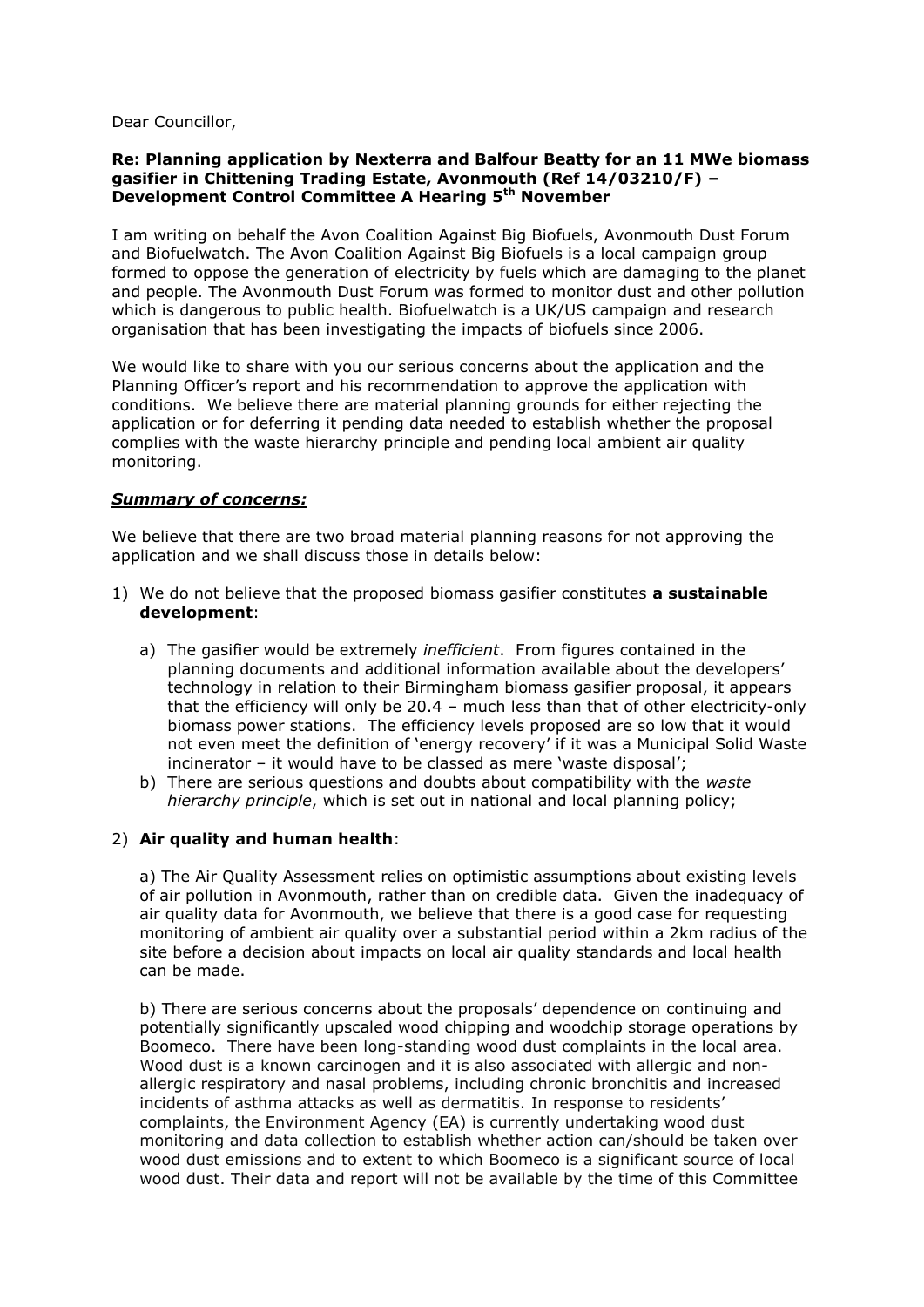Meeting. We believe approving a planning application which relies heavily on Boomeco's continued and possibly much scaled up woodchipping and wood storage operations before the EA has announced the results of their wood dust monitoring would be highly problematic. After all, the applicants make it clear in the planning documents that they selected the site primarily because of proximity to Boomeco, who are to supply them with woodchips.

If the Balfour Beatty/Nexterra application results in increased woodchipping and wood chip storage by Boomeco and, as a consequence in increased wood dust exposure of local residents then this will be an environmental impact of this planning application. We therefore strongly hope that Councillors will demand and consider the full facts to establish whether the application will lead to an increase in Boomeco's current operations on Chittening Industrial Estate and, if so, what the public health impacts will be. We believe that there is insufficient information in the planning document and in the planning officer's report to answer this question – more evidence and facts should be required from the developers.

# *For those reasons we strongly hope that the application will not be approved but will either be rejected or deferred pending evidence related to compliance with the waste hierarchy principle and the potential for increased wood dust exposure of local residence as well as for a substantial period of ambient air quality monitoring.*

# **Sustainability concerns: Low efficiency**

Combined heat and power plants burning biomass can reach 70-80% or even greater efficiency. Electricity-only biomass plants achieve only up to 35% efficiency levels, with 30% a common figure. Government policy on biomass (UK Bioenergy Strategy 2012<sup>1</sup>) emphasises the need to maximise the efficiency of bioenergy. We appreciate that a lack of heat-supply opportunities at a site would not be an automatic ground for rejecting a planning application. However, from the figures contained in the planning documents and from a Foresight/Green Investment Bank (GIB) document about a plant by the same applicants and with the same design<sup>2</sup>, we conclude that this plant would *achieve only* around 20.4% net conversion efficiency<sup>3</sup>. Virtually all standard combustion biomass plants are more efficient than this.

If this was a Municipal Solid Waste incinerator, it would not appear to qualify as 'energy recovery' because it would not meet the R1 energy efficiency formula contained in Annex II of the EU Waste Framework Directive. Although Annex II of the Waste Framework Directive does not cover waste wood, this nonetheless highlights just how low the plant's efficiency would be.

We believe that extremely low conversion efficiency contradicts the 'sustainable development' principle set out in the National Planning Policy Framework. Furthermore, the Overarching National Policy Statement for Energy (which, as the Planning Officers' report explains, should be considered as guidance for applications such as this one) highlights the need for 'good design' of energy projects which would require them to be "*efficient in the use of natural resources and energy used in their construction and operation*" 4 .

 $\overline{a}$ 

<sup>&</sup>lt;sup>1</sup>[https://www.gov.uk/government/uploads/system/uploads/attachment\\_data/file/48337/5142-bioenergy](https://www.gov.uk/government/uploads/system/uploads/attachment_data/file/48337/5142-bioenergy-strategy-.pdf)[strategy-.pdf](https://www.gov.uk/government/uploads/system/uploads/attachment_data/file/48337/5142-bioenergy-strategy-.pdf)

<sup>&</sup>lt;sup>2</sup> [http://www.foresightgroup.eu/images/GIB\\_GASIFICATION\\_142.jpg](http://www.foresightgroup.eu/images/GIB_GASIFICATION_142.jpg)

 $3$  Please note that this is lower than the efficiency figure cited by Biofuelwatch in their planning objection, because we only found the additional data in the GIB document after that objection had been submitted.

<sup>&</sup>lt;sup>4</sup> [https://www.gov.uk/government/uploads/system/uploads/attachment\\_data/file/37046/1938-overarching](https://www.gov.uk/government/uploads/system/uploads/attachment_data/file/37046/1938-overarching-nps-for-energy-en1.pdf)[nps-for-energy-en1.pdf,](https://www.gov.uk/government/uploads/system/uploads/attachment_data/file/37046/1938-overarching-nps-for-energy-en1.pdf) 4.5.1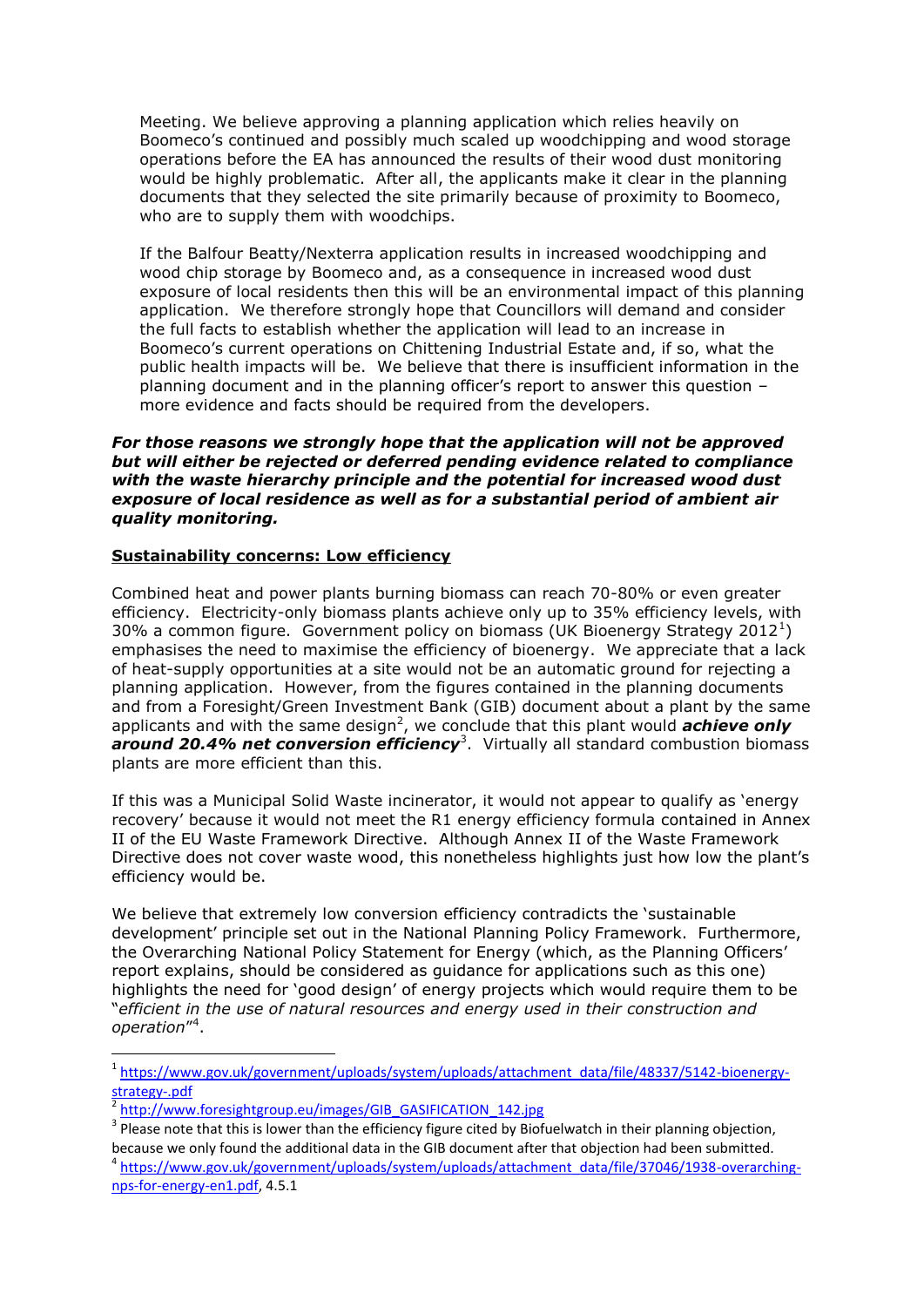# **Sustainability concerns: Compliance with the waste hierarchy principle:**

The EU Waste Framework Directive, in the National Planning Policy for Waste, the Waste Management Plan for England and in the West of England Joint Waste Core Strategy all emphasise the 'waste hierarchy' principle. As the Planning Officer's report confirms, those policies and the waste hierarchy apply to the proposed plant, which is to burn Grade C waste wood.

This means that waste – including waste wood – must be used as high up the waste hierarchy as possible. If Grade C waste wood was diverted from uses higher up the waste hierarchy, such as wood panel production, in order to fuel an energy-for-waste gasifier, this would contradict this principle.

The Planning Officer's report states: "*The proposal would utilize the wood waste currently accepted at the adjacent transfer facility where the wood is processed and then transported to Central Europe, in particular Sweden, as feedstock for waste to energy facilities. The proposed development will enable the waste wood to be treated within the UK and it will increase recovery levels with the resultant energy exported to the National Grid*." This claim is contained in the planning documents; however we have carried out extensive web searches and have been unable to find any corroboration for it, especially any corroboration that Boomeco is currently shipping waste wood to Sweden.

We are well aware of Boomeco's contract with North Somerset Council for the supply of waste to the Mälarenergi district heating facility in Västerås, Sweden. This, however, is exclusively for Refuse Derived Fuel, with North Somerset's contract explicitly stating that it must not contain any wood $5$ .

We are also aware that Boomeco has a contract with Bristol City Council to sort and shred 6,000 tonnes of waste wood a year. However, the proposed gasifier would require 75,000 of woodchips a year, more than 12 times as much. Furthermore, Bristol City Council has been cited in the media stating that around 90% of the 6,000 tonnes taken by Boomeco would subsequently be used for chipboard manufacturing<sup>6</sup>.

We believe that compatibility with the waste hierarchy principle cannot be adequately assessed without corroborated information to answer the following questions:

1) Can it be shown that Boomeco is currently exporting chipped waste wood, and, if so, are the quantities equivalent or greater than the feedstock requirement for this power station?

2) If Boomeco is found to export chipped waste wood, are they bound by long-term contracts which would prevent them from diverting those supplies to the proposed gasifier?

Even if it can be shown that Boomeco are currently exporting chipped waste wood to energy from waste plants on the Continent, we would point out that countries such as Sweden tend to burn woodchips in high-efficiency combined heat and power plants, with a minimum of 70% efficiency, rather than a mere 20.4%. Thus, in terms of the waste hierarchy principle, low-efficiency local gasification may not be a preferred option. However, in the planning documents we simply *see no evidence that* 

*Nexterra/Balfour Beatty will be able to source woodchips otherwise exported by Boomeco*.

 $\overline{a}$ 

<sup>5</sup> <http://apps.n-somerset.gov.uk/cairo/docs/doc25443.htm>

<sup>6</sup> <http://www.letsrecycle.com/news/latest-news/bristol-to-keep-close-eye-on-boomeco-wood-deal/>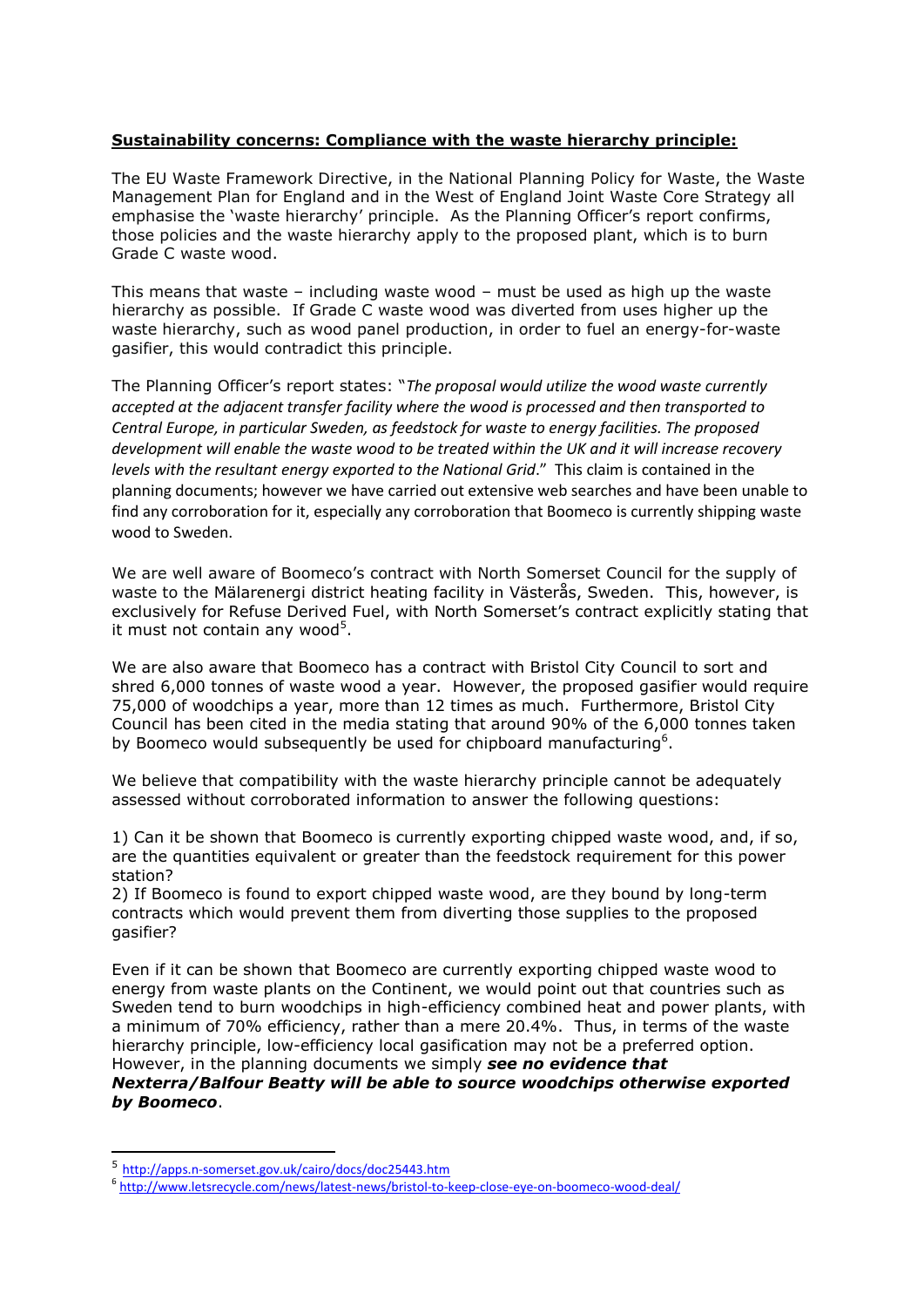In the absence of such evidence, we believe there are grave concerns that the proposed plant will create a significant additional demand for waste wood chips and cause waste wood to be diverted from existing industries, especially the wood panel industry - i.e. move it down, not up the waste hierarchy. We are particularly concerned because Bristol City Council has advised the media that some 90% of the waste wood Boomeco recovers from the City Council is currently going towards wood panel production.

The Wood Panel Industry Federation has warned that their industry's jobs – over 10,000 in the UK – are at serious risk from competition for suitable wood from biomass power plants<sup>7</sup>. They also point out that panel board manufacturing plants depend on sourcing wood from within a 150-200 mile radius. Avonmouth is just over 80 miles from one of the six panel board plants in the UK – Norbord's plant in South Molton. This suggests that the proposed gasifier could very well compete with existing industries' use of waste wood, breaching the waste hierarchy principle.

# **Air Quality Concerns:**

The Planning Officer's report agrees with the conclusions of the developers' Air Quality Assessment that the biomass gasifier would not cause or aggravate any exceedances of the Air Quality Standard – either by itself or when viewed cumulatively together with six other consented new developments within a 2km radius.

However, those conclusion rely on the assumption that existing levels of pollution – including NO2 – in Avonmouth are currently well within legal limits.

If background pollution levels were higher than those assumed by the applicants then the proposed plant – especially viewed cumulatively with six other approved energyfrom-waste and biomass plants – could well cause Air Quality Standards to be breached, which would be a material ground for rejecting the application.

Unfortunately, there are currently no continuous air quality monitors in or near Avonmouth. For the purpose of the Air Quality Assessment, the developers' consultant assumed that background levels around the site are the same as those at the St Paul's AURN monitoring station in central Bristol – around 8 miles from Chittening Industrial Estate. There is no way of knowing whether the levels at the two sites are similar or whether those in Avonmouth – due to the level of industrial activity and shipping at the port and proximity to the M5 – might be far higher.

Moreover, the developers cite readings from three  $NO<sub>2</sub>$  diffusion tubes in or near Avonmouth which are within legal limits. However, according to Bristol City Council's Air Quality Progress Report 2013 $^8$ , there are six diffusion tubes in Avonmouth and three of those show annual average  $NO<sub>2</sub>$  levels which are in excess of 40  $\mu$ g/m3, i.e. in excess of the legal Air Quality Standard. The developers' consultants have omitted mention of the three diffusion tube results which do not support their claim that background pollution levels are well within legal limits. Diffusion tubes are indicative of  $NO<sub>2</sub>$  levels (and in this case indicate that standards may well be breached at different sites in Avonmouth), but far less reliable than continuous air quality monitors.

We cannot see how the impacts of this and other polluting developments can be adequately assessed without accurate monitoring data.

-<br>7

[http://www.makewoodwork.co.uk/GalleryEntries/Manifesto\\_and\\_Reports/Documents/WPIF\\_Response\\_to\\_F](http://www.makewoodwork.co.uk/GalleryEntries/Manifesto_and_Reports/Documents/WPIF_Response_to_Further_CfD_Allocation_Consultation__June_2014.pdf) urther\_CfD\_Allocation\_Consultation\_June\_2014.pdf 8

[http://www.bristol.gov.uk/sites/default/files/documents/environment/air\\_quality/Bristol%20City%20Council](http://www.bristol.gov.uk/sites/default/files/documents/environment/air_quality/Bristol%20City%20Council%20AQ%20Progress%20Report_2013v1%20orig.pdf) [%20AQ%20Progress%20Report\\_2013v1%20orig.pdf](http://www.bristol.gov.uk/sites/default/files/documents/environment/air_quality/Bristol%20City%20Council%20AQ%20Progress%20Report_2013v1%20orig.pdf)